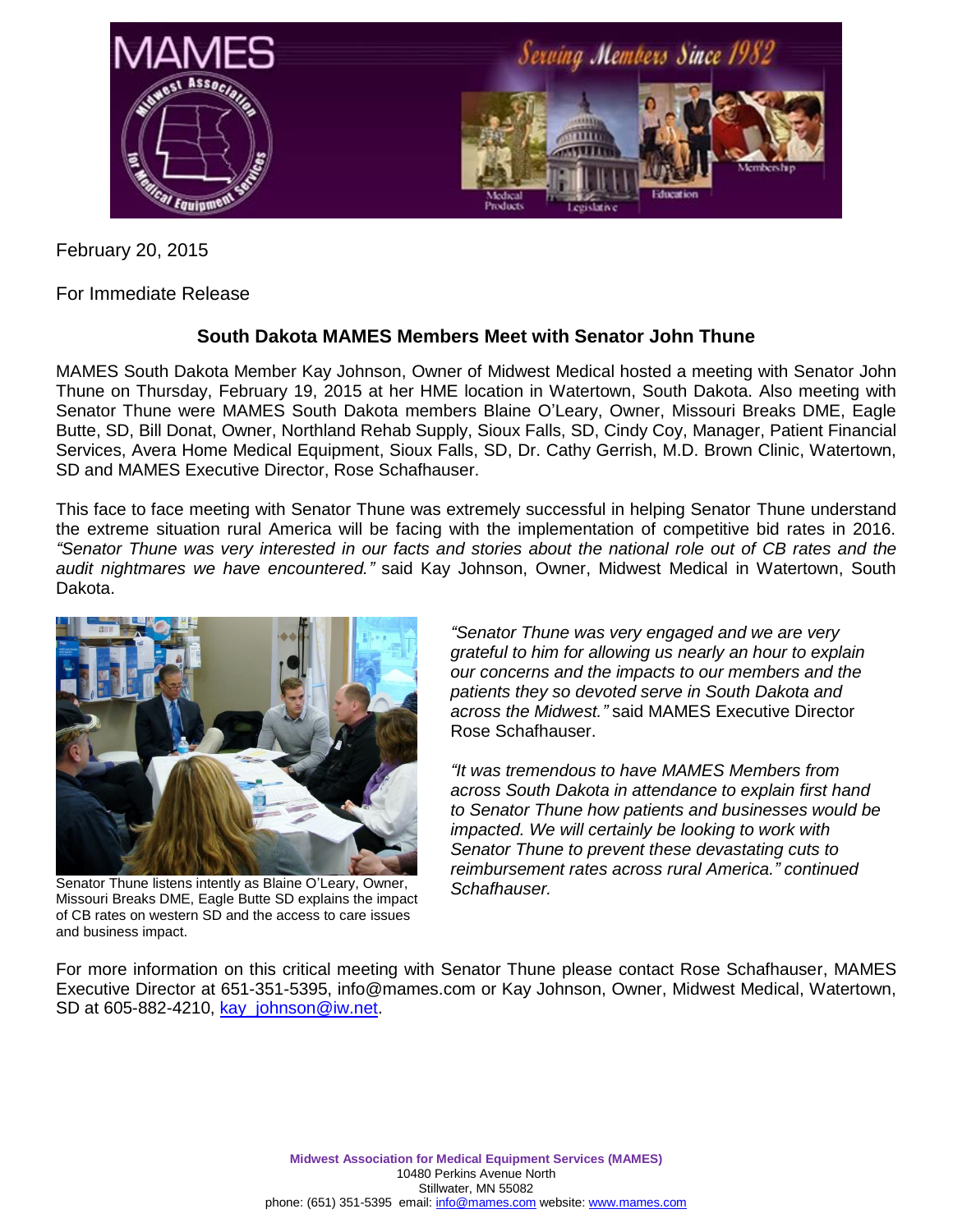

Kay Johnson, Owner, Midwest Medical (3<sup>rd</sup> from left in whitejacket) explains the critical impacts of CB pricing in rural America to Senator John Thune at the visit she hosted on February 19, 2015.



Senator John Thune listens intently as Paul Johnson explains: "We just want to serve the patient!" during the February 19, 2015 visit with MAMES South Dakota Members in Watertown, SD